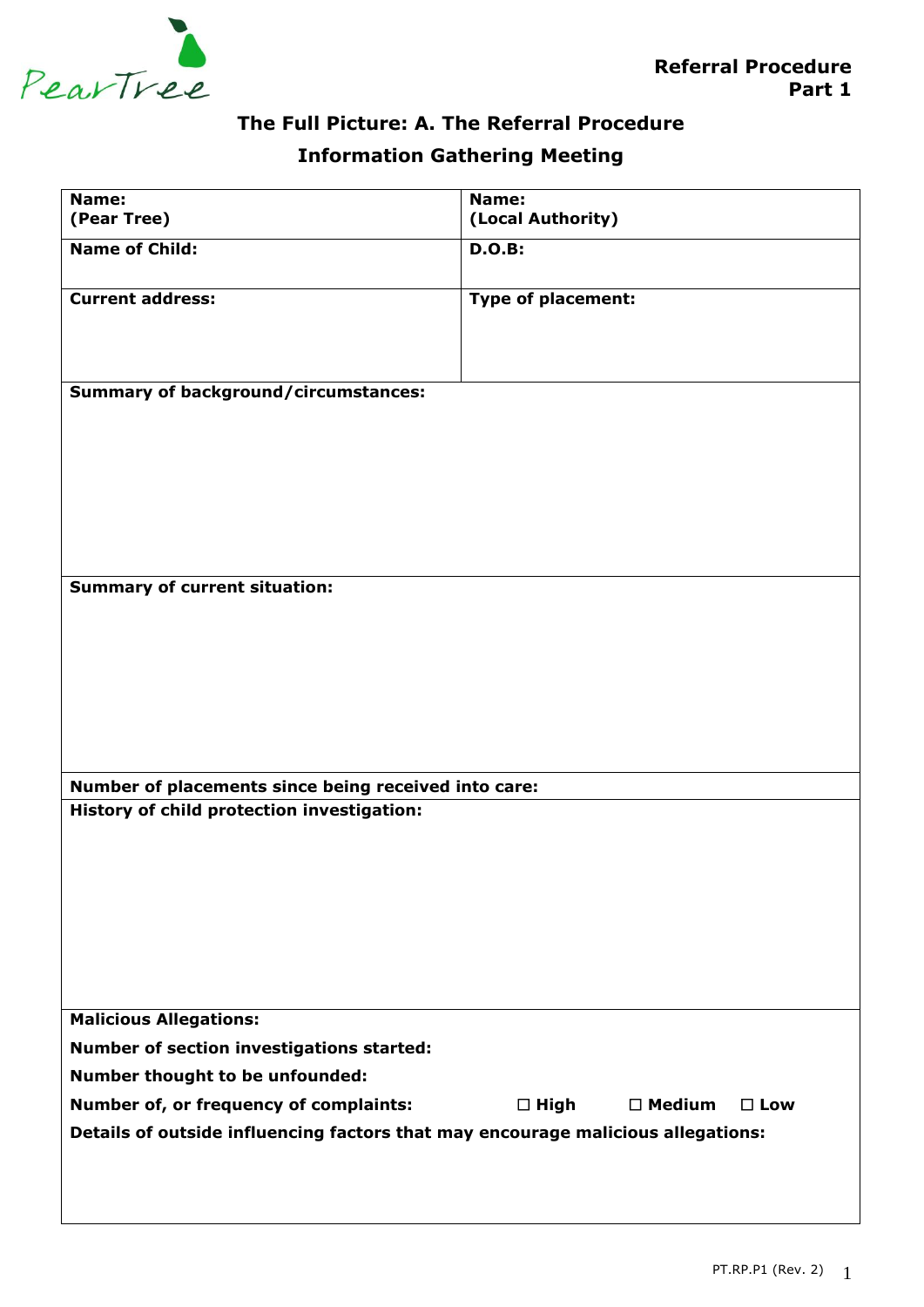| Any history of sexualised/abusive behaviour by the child?                               | $\square$ Yes                    | $\Box$ No          |
|-----------------------------------------------------------------------------------------|----------------------------------|--------------------|
| If yes, please give details:                                                            |                                  |                    |
|                                                                                         |                                  |                    |
|                                                                                         |                                  |                    |
|                                                                                         |                                  |                    |
|                                                                                         |                                  |                    |
| Number of incidents involving exposure of genitals:                                     |                                  |                    |
| Number of incidents involving inappropriate touching:                                   |                                  |                    |
| Number of incidents involving inappropriate touching and self masturbation:             |                                  |                    |
| Number of incidents involving inappropriate touching/coercion for victim to masturbate: |                                  |                    |
|                                                                                         |                                  |                    |
| Number of incidents involving digital penetration:                                      |                                  |                    |
| Number of incidents involving object penetration:                                       |                                  |                    |
| Number of incidents involving penile penetration:                                       |                                  |                    |
| <b>Number of different victims:</b>                                                     |                                  |                    |
| Age range of victims:                                                                   |                                  |                    |
| From the information available do you consider:<br>$\Box$ High                          | $\square$ Medium                 | $\square$ Low risk |
| of further incidents.                                                                   |                                  |                    |
| <b>Please comment:</b>                                                                  |                                  |                    |
|                                                                                         |                                  |                    |
| Does he/she constitute a $\Box$ High<br>$\Box$ Medium                                   | $\Box$ Low risk of sexual abuse. |                    |
| Any history of sexual abuse against child/young person?                                 | $\square$ Yes                    | $\Box$ No          |
| If yes, please give details:                                                            |                                  |                    |
|                                                                                         |                                  |                    |
|                                                                                         |                                  |                    |
|                                                                                         |                                  |                    |
|                                                                                         |                                  |                    |
| Any history of self harm behaviour?<br>$\square$ Yes<br>$\square$ No                    |                                  |                    |
| If yes, please give details:                                                            |                                  |                    |
|                                                                                         |                                  |                    |
|                                                                                         |                                  |                    |
|                                                                                         |                                  |                    |
|                                                                                         |                                  |                    |
| Is the child/young person under CAMHS or other clinical involvement?                    | $\Box$ Yes                       | $\Box$ No          |
| If yes, please give details (include Names, Addresses and frequency of involvement):    |                                  |                    |
|                                                                                         |                                  |                    |
|                                                                                         |                                  |                    |
|                                                                                         |                                  |                    |
|                                                                                         |                                  |                    |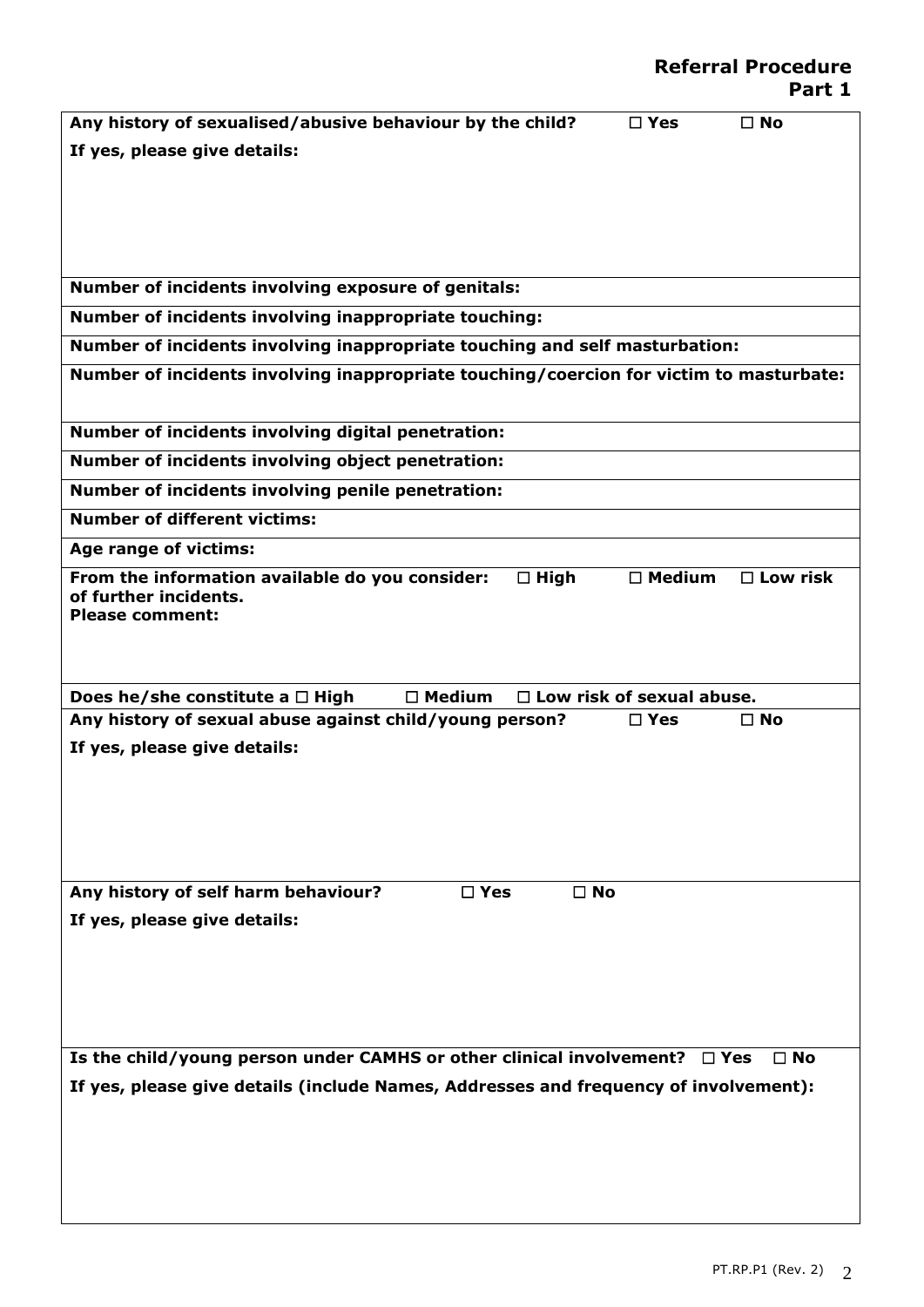| Is the child/young person on any medication?                                         |               |                  | $\square$ Yes | $\square$ No |
|--------------------------------------------------------------------------------------|---------------|------------------|---------------|--------------|
| If yes, please give details and reasons:                                             |               |                  |               |              |
|                                                                                      |               |                  |               |              |
|                                                                                      |               |                  |               |              |
|                                                                                      |               |                  |               |              |
|                                                                                      |               |                  |               |              |
| Has the child/young person a history of running away?                                |               |                  | $\square$ Yes | $\square$ No |
| If yes, what precipitates this?                                                      |               |                  |               |              |
|                                                                                      |               |                  |               |              |
|                                                                                      |               |                  |               |              |
|                                                                                      |               |                  |               |              |
|                                                                                      |               |                  |               |              |
|                                                                                      |               |                  |               |              |
| Where is the child/young person likely to go?                                        |               |                  |               |              |
|                                                                                      |               |                  |               |              |
|                                                                                      |               |                  |               |              |
|                                                                                      |               |                  |               |              |
| In the event of this child/young person running away who should be contacted by Pear |               |                  |               |              |
| Tree?                                                                                |               |                  |               |              |
|                                                                                      |               |                  |               |              |
|                                                                                      |               |                  |               |              |
|                                                                                      |               |                  |               |              |
| Any history of fire starting?                                                        | $\square$ Yes | $\square$ No     |               |              |
| If yes, please give details:                                                         |               |                  |               |              |
|                                                                                      |               |                  |               |              |
|                                                                                      |               |                  |               |              |
|                                                                                      |               |                  |               |              |
|                                                                                      |               |                  |               |              |
|                                                                                      |               |                  |               |              |
| From the indicators available, does the child/young person display any challenging   |               |                  |               |              |
| behaviour? □ Yes                                                                     | $\square$ No  |                  |               |              |
|                                                                                      |               |                  |               |              |
|                                                                                      |               |                  |               |              |
|                                                                                      |               |                  |               |              |
|                                                                                      |               |                  |               |              |
| Any history of physical assault on other children? $\Box$ Yes                        |               |                  | $\square$ No  |              |
| If yes, please give details:                                                         |               |                  |               |              |
|                                                                                      |               |                  |               |              |
|                                                                                      |               |                  |               |              |
|                                                                                      |               |                  |               |              |
| <b>Frequency of assaults:</b>                                                        |               | $\square$ Medium | $\square$ Low |              |
|                                                                                      | $\Box$ High   |                  |               |              |
| <b>Nature of assaults:</b>                                                           | $\Box$ M      | $\square$ M      | $\Box$ V      |              |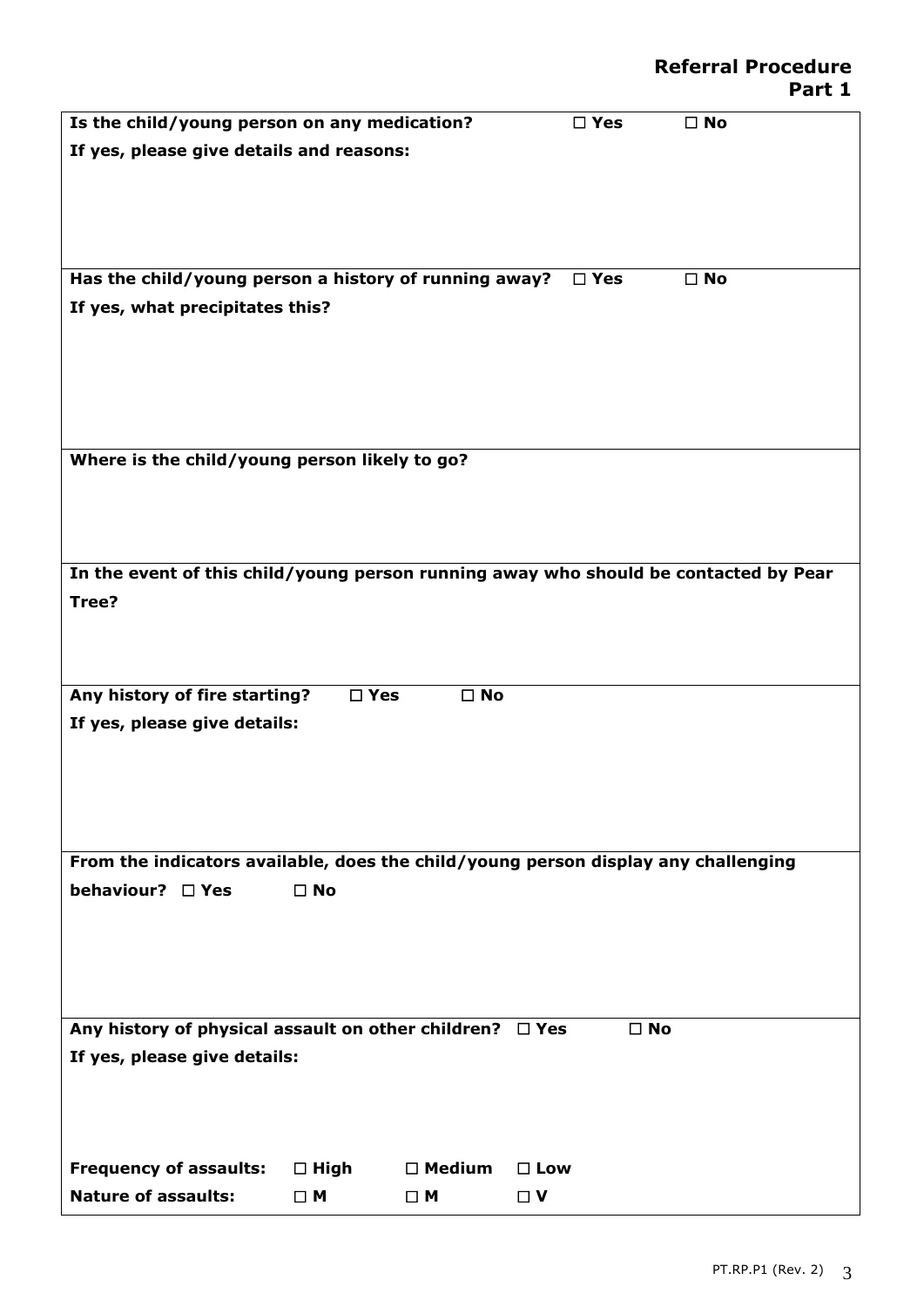| Any history of physical assault on carers?<br>$\square$ No<br>$\square$ Yes                        |  |  |  |
|----------------------------------------------------------------------------------------------------|--|--|--|
| If yes, please give details:                                                                       |  |  |  |
|                                                                                                    |  |  |  |
|                                                                                                    |  |  |  |
|                                                                                                    |  |  |  |
| <b>Frequency of assaults:</b><br>$\square$ Medium<br>$\Box$ High<br>$\square$ Low                  |  |  |  |
| <b>Nature of assaults:</b><br>$\sqcap$ M<br>$\Box$ V<br>□ Μ                                        |  |  |  |
| <b>Number of assaults of carers:</b>                                                               |  |  |  |
| Frequency: $\Box$ High<br>$\square$ Medium<br>$\square$ Low                                        |  |  |  |
| Have these resulted in injuries to anyone? $\Box$ Yes<br>$\square$ No                              |  |  |  |
| Does the young person require restraining? $\Box$ Yes<br>$\square$ No                              |  |  |  |
| If yes does the young person/child require holding/restraining in the current care                 |  |  |  |
| $\square$ Medium<br>provision, what is the frequency:<br>$\Box$ High<br>$\square$ Low              |  |  |  |
| On the information provided is the risk of challenging behaviour considered to be:                 |  |  |  |
| $\Box$ High<br>$\square$ Medium<br>$\Box$ Low                                                      |  |  |  |
| From the indictors available do we believe that the Child/young person is responsive to            |  |  |  |
| nurturing or alternative strategies as yet untried?                                                |  |  |  |
|                                                                                                    |  |  |  |
|                                                                                                    |  |  |  |
| Does the child/young person smoke? $\Box$ Yes<br>$\square$ No                                      |  |  |  |
| Does the child/young person have any kind of criminal background?<br>$\square$ No<br>$\square$ Yes |  |  |  |
| If yes, please give details:                                                                       |  |  |  |
|                                                                                                    |  |  |  |
|                                                                                                    |  |  |  |
| Frequency: $\Box$ High<br>$\square$ Medium<br>$\square$ Low                                        |  |  |  |
| Does the child/young person have a history of committing criminal damage?                          |  |  |  |
| $\square$ No<br>$\square$ Yes                                                                      |  |  |  |
| If yes, please give details:                                                                       |  |  |  |
|                                                                                                    |  |  |  |
|                                                                                                    |  |  |  |
|                                                                                                    |  |  |  |
| $\Box$ Medium<br>Frequency: $\Box$ High<br>$\square$ Low                                           |  |  |  |
| Does the child/young person have a history of drug or substance misuse or alcohol                  |  |  |  |
| abuse?                                                                                             |  |  |  |
| $\square$ Yes<br>$\square$ No                                                                      |  |  |  |
| If yes, please give details:                                                                       |  |  |  |
|                                                                                                    |  |  |  |
|                                                                                                    |  |  |  |
| Frequency: $\Box$ High<br>$\square$ Medium<br>$\square$ Low                                        |  |  |  |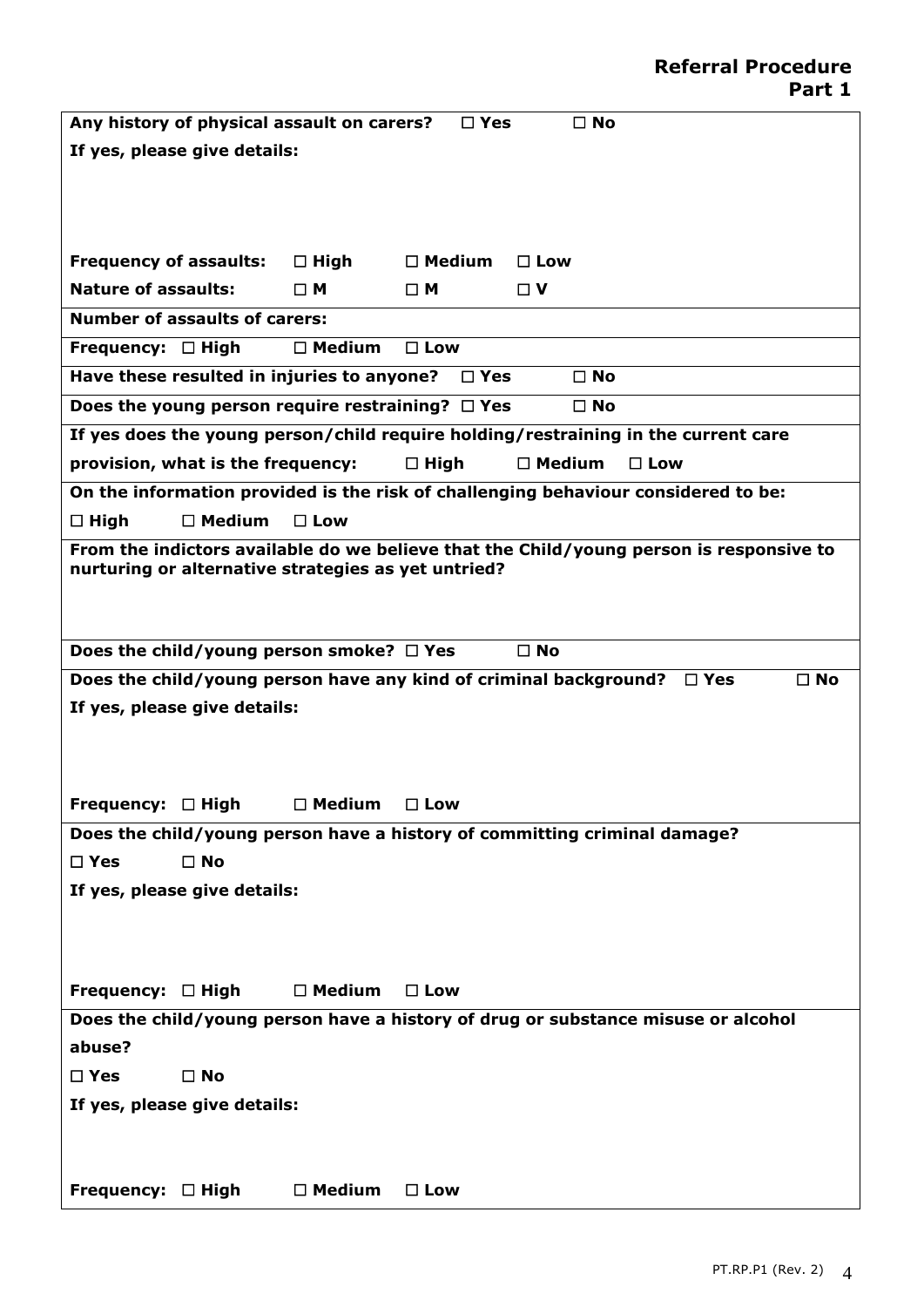|                              |                                     | Are there any specific issues regarding contact?                               | $\square$ Yes | $\square$ No |
|------------------------------|-------------------------------------|--------------------------------------------------------------------------------|---------------|--------------|
|                              | If yes, please give details:        |                                                                                |               |              |
|                              |                                     |                                                                                |               |              |
|                              |                                     |                                                                                |               |              |
|                              |                                     |                                                                                |               |              |
|                              |                                     |                                                                                |               |              |
|                              |                                     |                                                                                |               |              |
|                              |                                     |                                                                                |               |              |
|                              |                                     |                                                                                |               |              |
|                              |                                     |                                                                                |               |              |
|                              |                                     |                                                                                |               |              |
|                              |                                     | Describe contact arrangements if admitted                                      |               |              |
| <b>Please enter details:</b> |                                     |                                                                                |               |              |
|                              |                                     |                                                                                |               |              |
|                              |                                     |                                                                                |               |              |
|                              |                                     |                                                                                |               |              |
|                              |                                     |                                                                                |               |              |
|                              |                                     |                                                                                |               |              |
|                              |                                     |                                                                                |               |              |
|                              |                                     |                                                                                |               |              |
|                              |                                     |                                                                                |               |              |
| $\square$ Yes                | $\square$ No                        | Is there anyone with whom the child/young person should NOT have contact with? |               |              |
|                              | If yes please give details:         |                                                                                |               |              |
|                              |                                     |                                                                                |               |              |
|                              |                                     |                                                                                |               |              |
|                              |                                     |                                                                                |               |              |
|                              |                                     |                                                                                |               |              |
|                              |                                     |                                                                                |               |              |
|                              |                                     |                                                                                |               |              |
|                              |                                     |                                                                                |               |              |
|                              | <b>Risks associated with family</b> |                                                                                |               |              |
| <b>Please enter details:</b> |                                     |                                                                                |               |              |
|                              |                                     |                                                                                |               |              |
|                              |                                     |                                                                                |               |              |
|                              |                                     |                                                                                |               |              |
|                              |                                     |                                                                                |               |              |
|                              |                                     |                                                                                |               |              |
|                              |                                     |                                                                                |               |              |
|                              |                                     |                                                                                |               |              |
|                              |                                     |                                                                                |               |              |
|                              |                                     |                                                                                |               |              |
|                              |                                     |                                                                                |               |              |
|                              |                                     | From the information above does the home environment represent a:              |               |              |
| $\square$ High               | $\square$ Medium                    | $\Box$ Low risk to the wellbeing of the child/young person.                    |               |              |
|                              |                                     |                                                                                |               |              |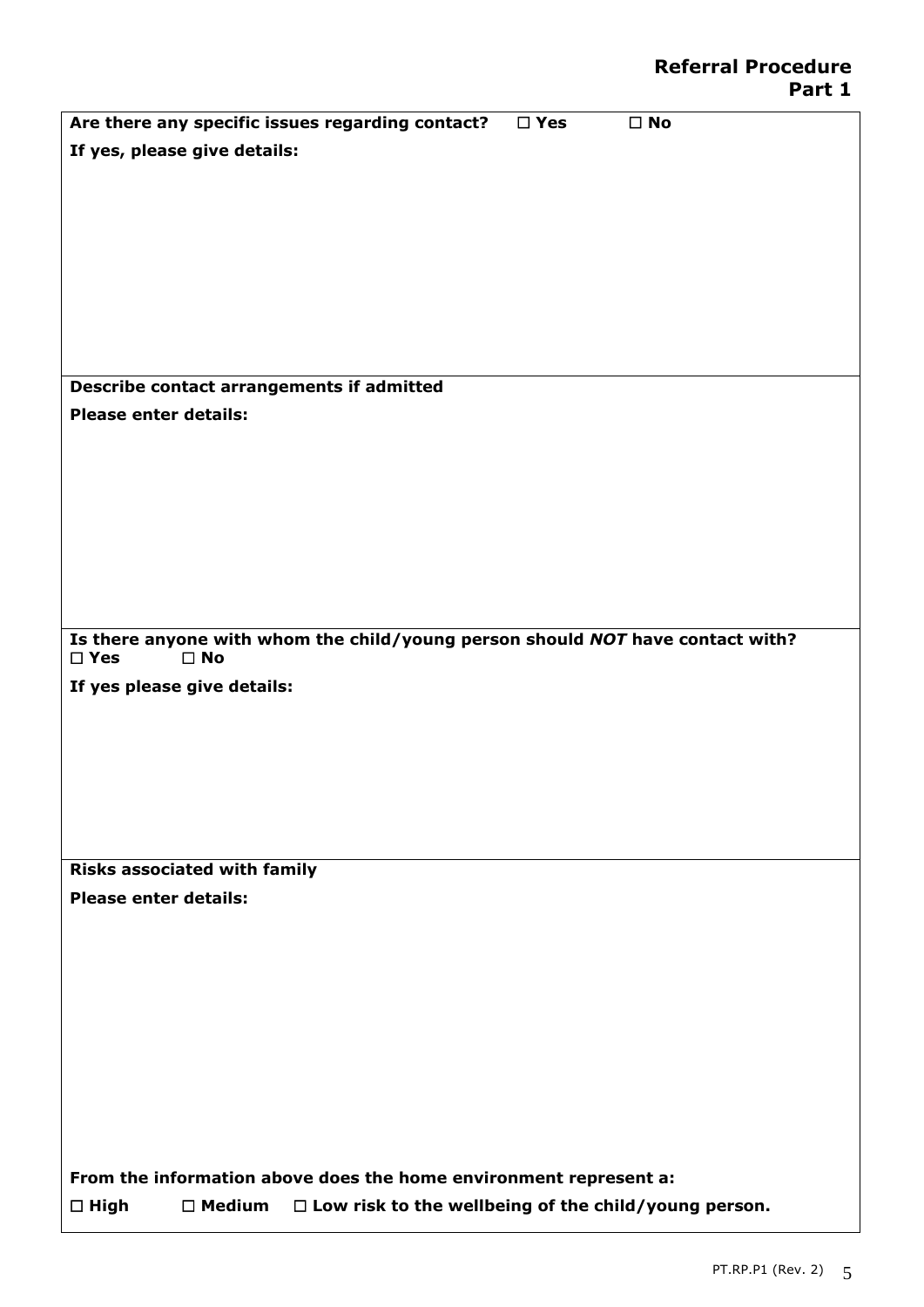| <b>Education:</b>                                                                                                                      |                               |                                    |  |  |
|----------------------------------------------------------------------------------------------------------------------------------------|-------------------------------|------------------------------------|--|--|
| Is the young person currently in education? $\Box$ Yes                                                                                 | $\Box$ No                     |                                    |  |  |
| If yes, what kind of service: $\Box$ Mainstream $\Box$ Special School                                                                  |                               | $\square$ PRU<br>$\Box$ home tutor |  |  |
| <b>Address:</b>                                                                                                                        |                               |                                    |  |  |
|                                                                                                                                        |                               |                                    |  |  |
| <b>Current or last school attended:</b>                                                                                                |                               |                                    |  |  |
|                                                                                                                                        |                               |                                    |  |  |
|                                                                                                                                        |                               |                                    |  |  |
|                                                                                                                                        |                               |                                    |  |  |
|                                                                                                                                        |                               |                                    |  |  |
| Contact:                                                                                                                               | Tel no:                       |                                    |  |  |
| Is the young person moving forward with his/her education?                                                                             |                               | $\square$ Yes<br>$\square$ No      |  |  |
|                                                                                                                                        |                               |                                    |  |  |
| Does the young person engage in education?                                                                                             | $\square$ Yes                 | $\square$ No                       |  |  |
| What does the school have to say about him/her?                                                                                        |                               |                                    |  |  |
|                                                                                                                                        |                               |                                    |  |  |
|                                                                                                                                        |                               |                                    |  |  |
|                                                                                                                                        |                               |                                    |  |  |
|                                                                                                                                        |                               |                                    |  |  |
|                                                                                                                                        |                               |                                    |  |  |
|                                                                                                                                        |                               |                                    |  |  |
|                                                                                                                                        |                               |                                    |  |  |
| Has he/she been excluded from school:                                                                                                  | $\square$ Yes<br>$\square$ No |                                    |  |  |
| $\Box$ Temporarily<br>$\Box$ Permanently<br>If yes,                                                                                    |                               |                                    |  |  |
| With their education are they functioning at:                                                                                          |                               |                                    |  |  |
| $\Box$ Above Expected Key stage level                                                                                                  |                               |                                    |  |  |
| $\Box$ Expected Key stage level                                                                                                        |                               |                                    |  |  |
| $\Box$ Significantly below Key stage level<br>$\Box$ Slightly below Key stage level<br>Details of any problems associated with school: |                               |                                    |  |  |
|                                                                                                                                        |                               |                                    |  |  |
|                                                                                                                                        |                               |                                    |  |  |
|                                                                                                                                        |                               |                                    |  |  |
|                                                                                                                                        |                               |                                    |  |  |
| In the event that the young person is accommodated at Pear Tree, what is the desired                                                   |                               |                                    |  |  |
| arrangement for education:                                                                                                             |                               |                                    |  |  |
| $\Box$ Attend Pear Tree School - short term until other provision achieved                                                             |                               |                                    |  |  |
| $\Box$ Attend Mainstream school                                                                                                        |                               |                                    |  |  |
| □Attend alternative special school                                                                                                     |                               |                                    |  |  |
|                                                                                                                                        |                               |                                    |  |  |
| □Attend Pear Tree School as first choice of provision.                                                                                 |                               |                                    |  |  |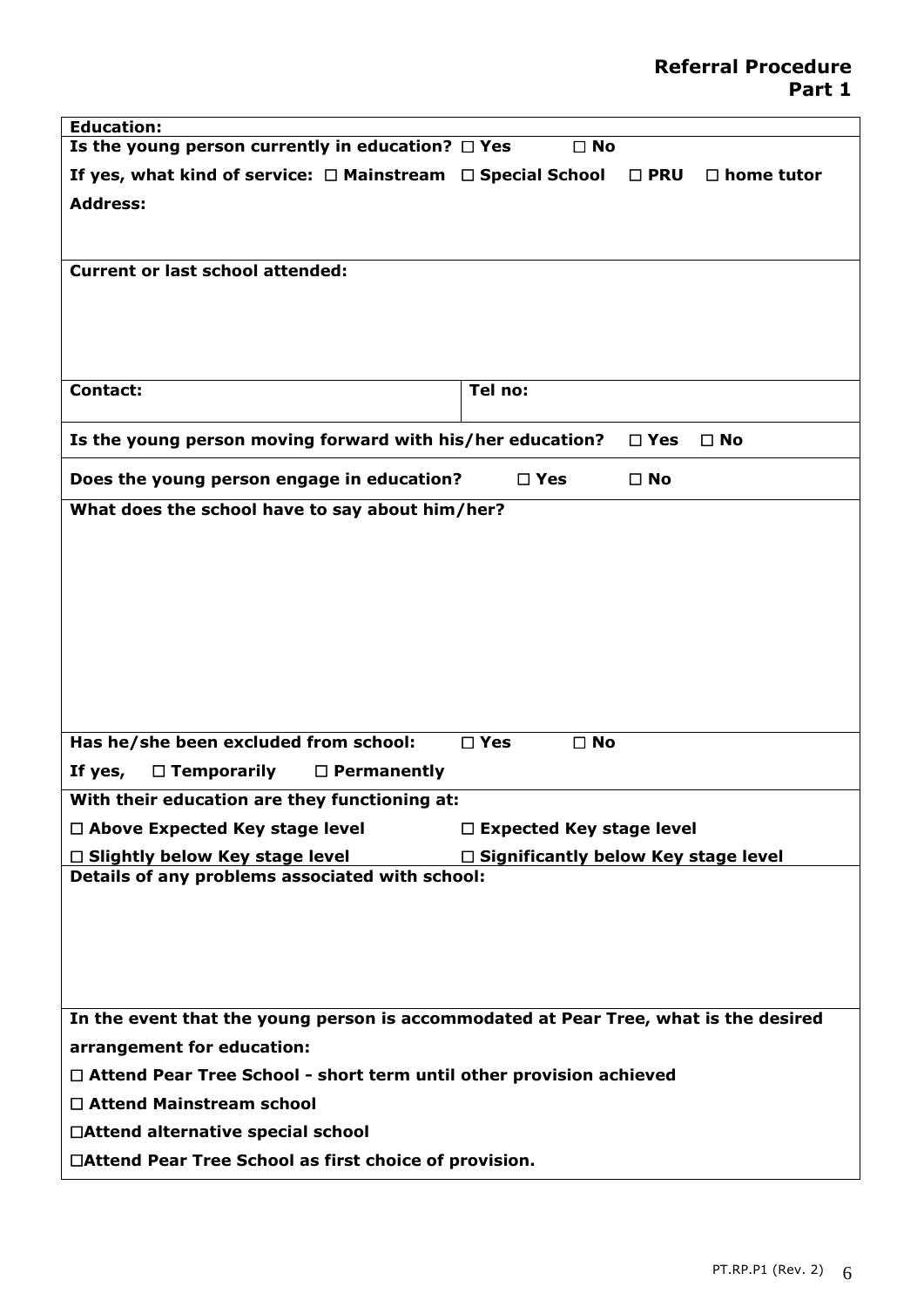| <b>To Child</b>                                                                           | <b>Brief Summary of</b><br><b>Evidence</b> | Low | <b>Medium</b> | <b>High</b><br>Green | <b>High</b><br>Amber | <b>High</b><br>Red |
|-------------------------------------------------------------------------------------------|--------------------------------------------|-----|---------------|----------------------|----------------------|--------------------|
| Risk of harm as a result<br>of lack of ability when<br>independent of carer               |                                            |     |               |                      |                      |                    |
| <b>Risk of being victimised</b><br>by children/adults in the<br>community                 |                                            |     |               |                      |                      |                    |
| <b>Risk of self harm</b>                                                                  |                                            |     |               |                      |                      |                    |
| <b>Risk of returning to</b><br>potential abuse                                            |                                            |     |               |                      |                      |                    |
| <b>Risk of being victimised</b><br>through the use of the<br>internet                     |                                            |     |               |                      |                      |                    |
| <b>From Child</b>                                                                         | <b>Brief Summary of</b><br><b>Evidence</b> | Low | <b>Medium</b> | High<br>Green        | <b>High</b><br>Amber | High<br>Red        |
| <b>Risk of assaulting other</b><br>children in the home                                   |                                            |     |               |                      |                      |                    |
| <b>Risk of physical assault</b><br>on carers                                              |                                            |     |               |                      |                      |                    |
| <b>Risk of sexual abuse of</b><br>children in the<br>community                            |                                            |     |               |                      |                      |                    |
| <b>Risk of sexual abuse of</b><br>children/young people in<br>the home                    |                                            |     |               |                      |                      |                    |
| <b>Risk of fire lighting</b>                                                              |                                            |     |               |                      |                      |                    |
| <b>Risk of malicious</b><br>allegations                                                   |                                            |     |               |                      |                      |                    |
| <b>Risk of bullying other</b><br>children/young people                                    |                                            |     |               |                      |                      |                    |
| <b>Risk of victimising other</b><br>children/adults in<br>community using the<br>internet |                                            |     |               |                      |                      |                    |
| <b>Miscellaneous Issues</b>                                                               |                                            |     |               |                      |                      |                    |